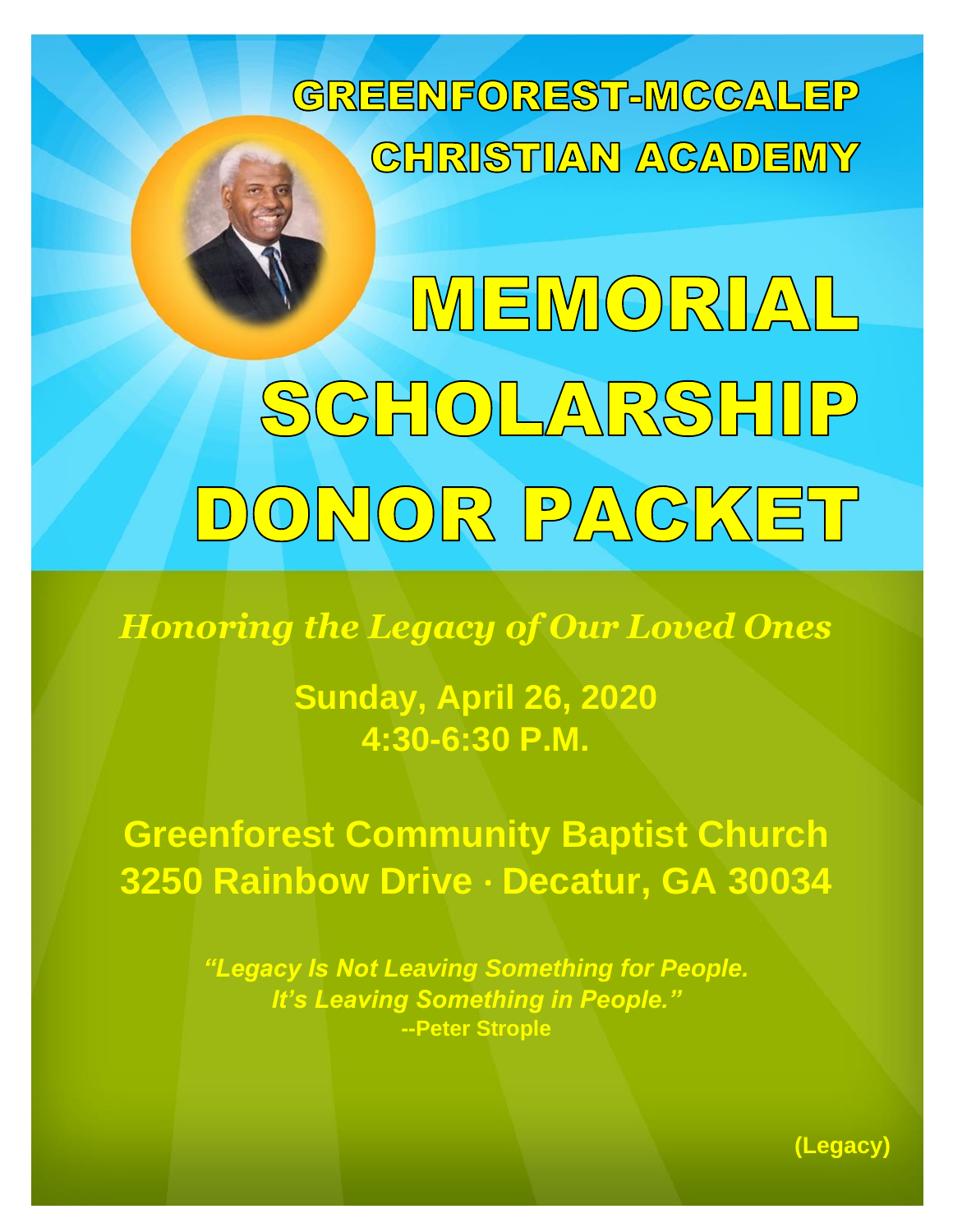# **Greenforest-McCalep Christian Academic Center**

3250 Rainbow Drive, Decatur, Georgia 30034 (404) 486-6737 • www.greenforestacademy.org



## *Academic Excellence – God's Way*

Dear Friend:

The Greenforest-McCalep Christian Academic Center (GMCAC) located in South DeKalb County was founded in 1989 by the late Rev. Dr. George McCalep, Jr. This premier private school provides a quality, well-rounded education (spiritual, moral, academic and social) from Pre-K3 through 12th grade. The students consistently score above average on state and national standardized tests. Overall, the school has a 100% graduation rate and a 100% college acceptance rate.

Presently, we are planning our third annual Greenforest-McCalep Memorial Scholarship Fundraising Drive. We have two primary goals for this initiative. The first is to raise funds for scholarships for deserving students, and the second is to solicit donors to pay homage to the legacy of loved ones who have passed on, while recognizing businesses and others that support us in this effort.

We are asking donors to support our scholarship initiative by purchasing a legacy ad in memory of someone who has passed on. The ad will be published in a memorial booklet that we will distribute during our culminating Memorial Service on **Sunday, April 26, 2020**, at **4:30 p.m.** All persons remembered in a legacy ad will be honored during a bell-ringing candlelight ceremony. Further, each donor will be acknowledged on the supporter page on the Academy's website.

Please join us in this effort by purchasing a legacy ad at one of the levels listed in the attachment. If you need additional information, feel free to contact Ms. Carolyn Trammell at GMCAC, 404-486-6737.

You may submit your ad with payment by using the attached donor form or by going to our website and following the directions. The ad and payment are due by **FRIDAY, APRIL 3, 2020**.

Thank you in advance for your support and generosity, as well as your assistance in continuing to provide a first class education experience for student matriculating at our Christian Academy.

Sincerely,

*Millicent Black*

Millicent Black, PhD Headmaster/Principal

501 (c) Organization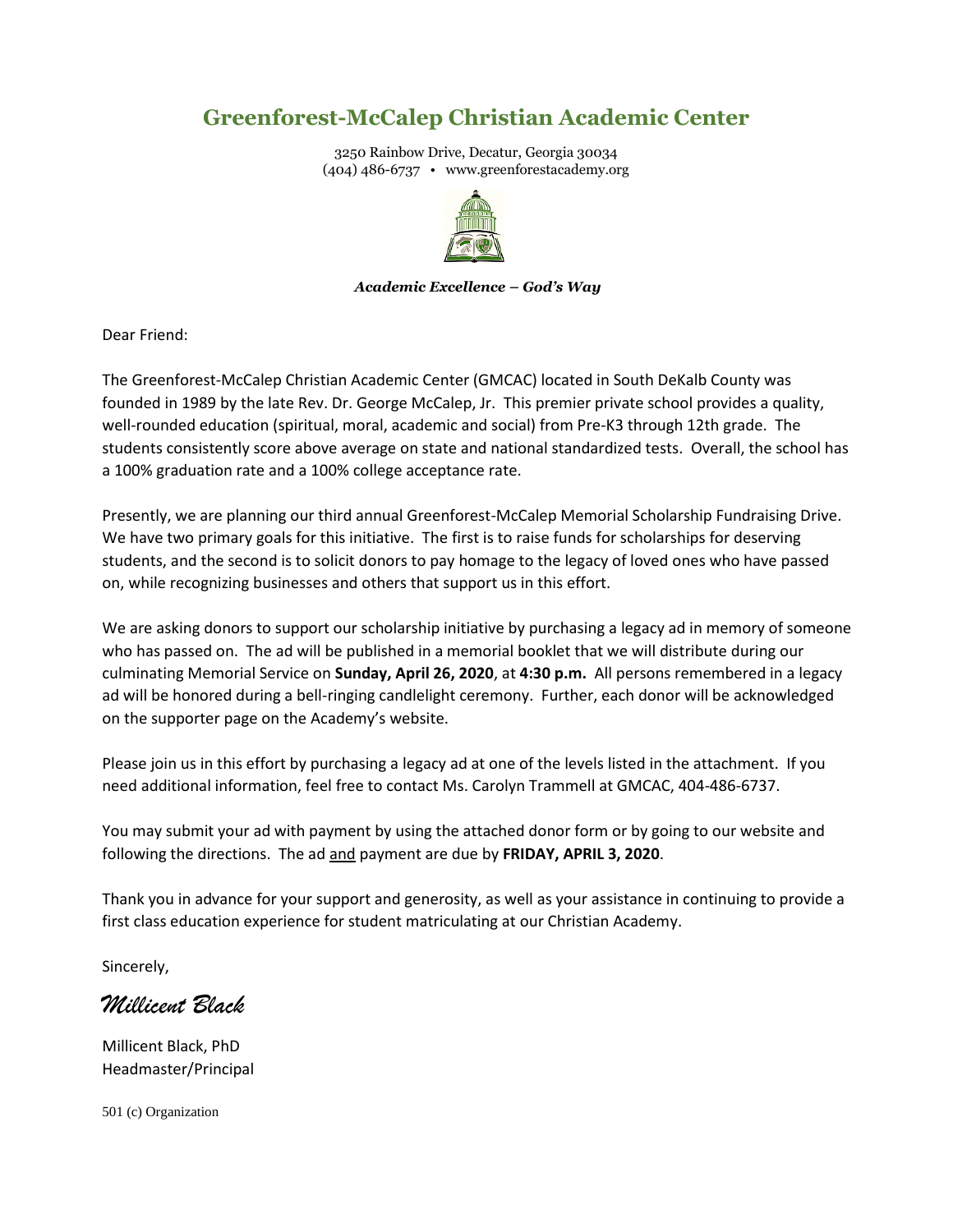# **Greenforest-McCalep Christian Academic Center**

3250 Rainbow Drive, Decatur, Georgia 30034 (404) 486-6737 • www.greenforestacademy.org



#### *Academic Excellence – God's Way*

**~**

# *Third Annual Greenforest-McCalep Memorial Scholarship Fundraiser*

# **Legacy Ad Sponsorship Levels**

## *Platinum - \$400.00 or more*

Full-Page Ad in Memorial Booklet Name Engraved on Plate and Placed on "Donor Honor Roll" Plaque Displayed at Greenforest 1 Copy of Memorial Booklet\*

## *Gold - \$200.00*

Half (1/2) Page Ad in Memorial Booklet 1 Copy of Memorial Booklet\*

## *Silver - \$100.00*

Quarter (1/4) Page Ad in Memorial Booklet 1 Copy of Memorial Booklet\*

## *Bronze - \$60.00*

Business Card Size (1/8) Page Ad in Memorial Booklet 1 Copy of Memorial Booklet\*

## *Patron - \$35.00*

Name Printed in Memorial Booklet 1 copy of Memorial Booklet\*

*During the Remembrance Ceremony which ends the Memorial Service, all persons memorialized with a legacy ad will have their name called as a candle is lit, a bell is rung, and the loved one's picture is displayed on the screen.*

\*Additional copies of memorial booklet will be available for purchase.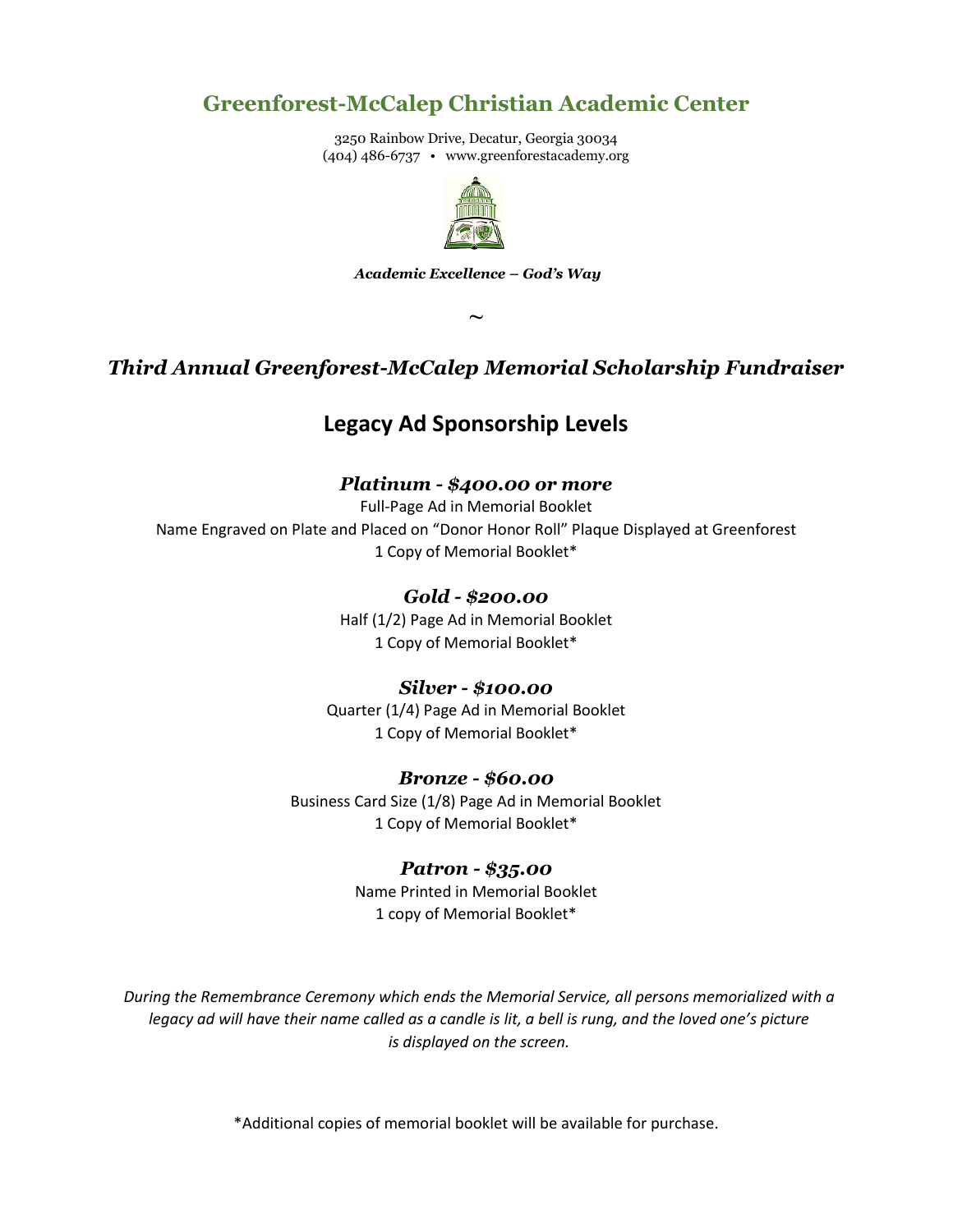